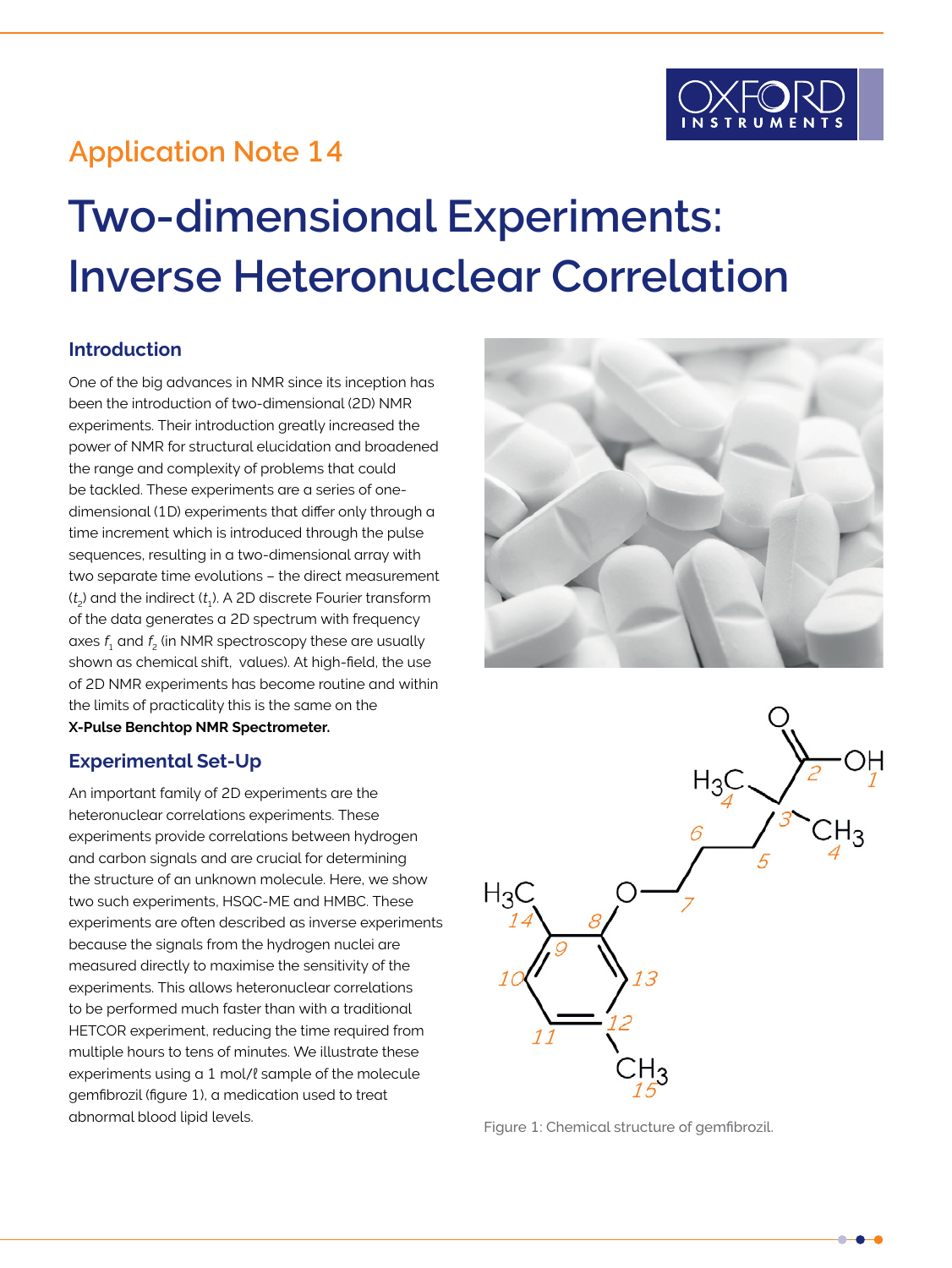#### **HSQC-ME (Heteronuclear Single Quantum Coherence with Multiplicity Editing) Experiment**

**HSQC:** This experiment provides a method to directly link hydrogen and carbon spectra. The signal from a hydrogen nucleus can be correlated to the signal from a carbon that it is directly bound to. In the HSQC spectrum this is exhibited as cross peaks (peaks that appear in both the carbon and hydrogen spectra). Signals in the one-dimensional carbon spectrum with no cross peak are identified quickly as quaternary carbons.

**Multiplicity Editing:** A popular extension to the basic HSQC experiment is the multiplicity edited experiment( also known as DEPT-edited). As with the HSQC experiment, the signals from carbon and hydrogen nuclei that are directly bound are connected through a cross peak in the HSQC-ME spectrum. In addition, the multiplicity of the hydrocarbon group, i.e., CH<sub>3</sub>, CH<sub>3</sub>, CH, can be directly determined by the phase of the peak. The CH<sub>3</sub> and CH peaks are positive (red in figure 2) and the CH<sub>2</sub> peaks are negative (blue in figure 2). The ability to quickly identify the multiplicity is important for structural elucidation. The carbon spectrum in figure 2 shows only amplitude and not phase which is why the CH<sub>2</sub> peaks still appear positive. The full HSQC-ME spectrum for gemfibrozil is shown in figure 2.



Figure 2: gradient-selective HSQC-ME for 1 mol/ℓ gemfibrozil. 16 scans with total experimental time 1 ¾ hours; the numbers on the cross peaks correlate to the numbered carbon positions in figure 1.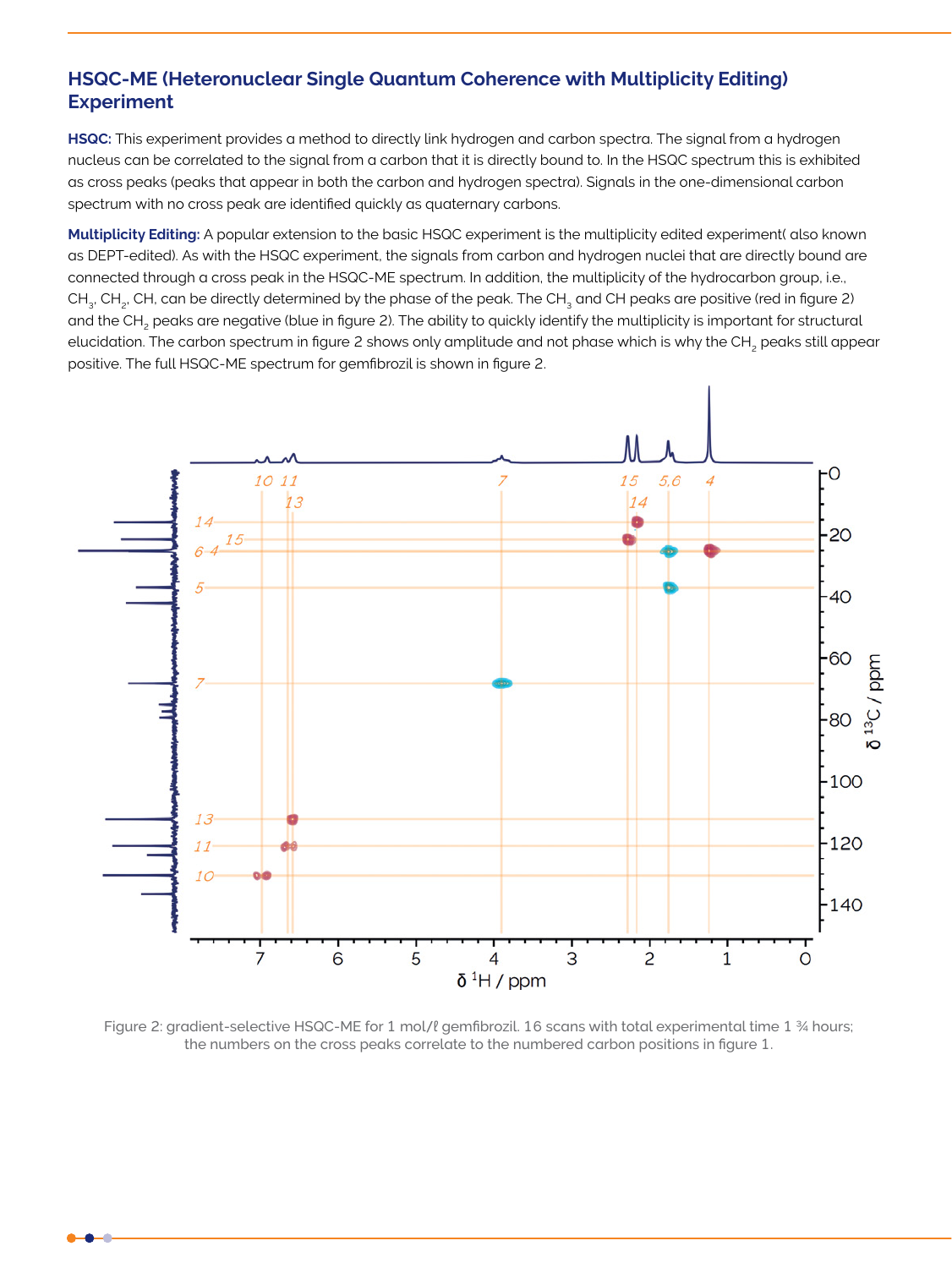#### **HMBC (Heteronuclear Multiple Bond Correlation) Experiments**

**HMBC:** The HSQC experiment provides valuable information about the hydrocarbon functional groups, which is usually enough for verifying a known structure. However, it is not enough for the structural elucidation of an unknown. In general, structural elucidation requires more information about the connectivity along the carbon backbone of the molecule. The HMBC experiment provides this information.

In this experiment, the signals from hydrogen nuclei are correlated with signals from carbon nuclei separated by two or three bonds. If we consider part of a hydrocarbon chain: C $^1\rm H^a_{~3}$ –C $^2\rm H^b_{~2}$ –C $^3\rm H^c$ =, the HSQC-ME would show cross peaks between C<sup>1</sup> & H<sup>o</sup>, C<sup>2</sup> & H<sup>b</sup>, and C<sup>3</sup> & H<sup>c</sup> (of these only the cross peak for the C<sup>2</sup> & H<sup>b</sup> correlation would have a negative phase).

In the HMBC spectrum, the HSQC cross peaks would be suppressed and instead cross peaks of  $C^1$  with H $^b$  & H $^c$ , C<sup>2</sup> with H<sup>a</sup> & H<sup>c</sup>, and C<sup>3</sup> with H<sup>a</sup> & H<sup>b</sup> would be observed. The combination of the two spectra allow the NMR user to build up a picture of the carbon backbone structure and the associated hydrocarbon groups. The full HMBC spectrum of gemfibrozil is shown in figure 3**.**



Figure 3: gradient-selective HMBC for 1 mol/ℓ gemfibrozil, 16 scans with total experimental time 1 ¾ hours; the numbers on the cross peaks correlate to the numbered carbon positions in figure 1.